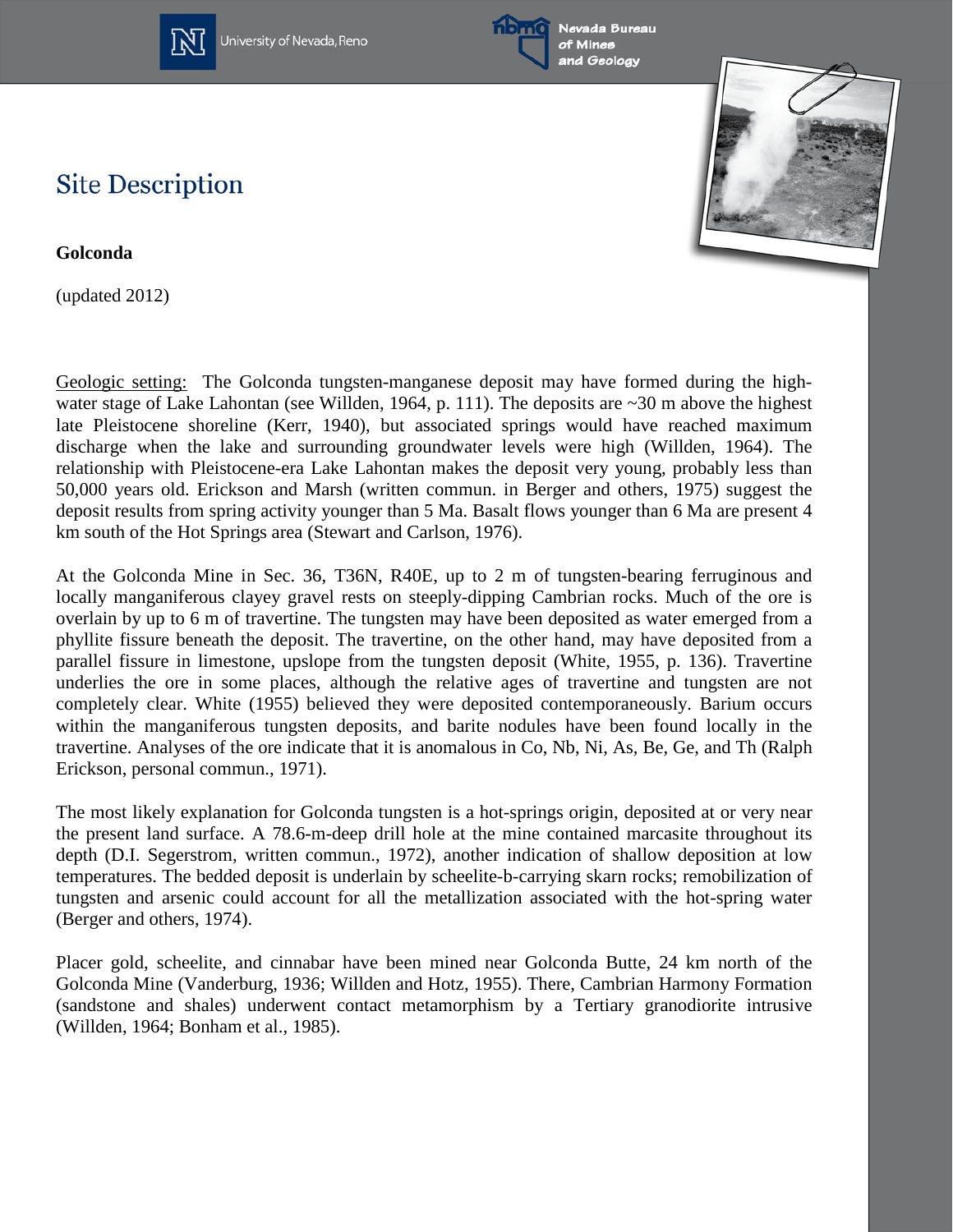

University of Nevada, Reno



Nevada Bureau of Mines and Geology

## **Site Description**



## Geothermal features:

*Golconda Hot Springs / Segerstroms Hot Springs:* Hot springs are found in SW¼ SE¼ Sec. 29 and SE¼ NE¼ Sec. 32, T36N, R40E near the town of Golconda. Golconda Hot Springs has temperatures of 42.8-73.9°C, and cooler seeps are recorded nearby (to 29°C). The spring deposits at Golconda Hot Springs consist of travertine, and an estimate of the thermal reservoir temperature using the silica geothermometer is 115°C (Mariner and others, 1974). UNR staff collected samples from a 46.6 and 61°C spring, and calculated geothermometers of 86°C (Na-K-Ca) and 81°C (chalcedony). The Sec. 29 springs north of Golconda are referred to as Segerstrom's Hot Springs (Trexler et al., 1981).

Penrose (1893) reported that the Golconda Hot Springs deposits were highly charged with manganese oxides. Some areas around the hot spring vents are anomalously radioactive, up to 175 µR/hr (Wollenberg, 1974b), and thorium may be present in the water (D.I. Segerstrom, written commun., 1972). A few parts per million tungsten are reported.

In the early 1880s, farmers used Golconda Hot Springs for scalding swine (Adams and Bishop, 1884). An excavated hole was used for swimming, and outflow water irrigated radishes, lettuce, onions, etc. which grew unseasonably early due to the thermal waters. The area later became known as a health resort, with a large hotel and bathhouse (Miller and others, 1953). For many years the water from Golconda Mine Well (see below) was used for health baths at the Golconda Hot Springs Hotel.

*Golconda Mine:* Hot water was encountered in a Golconda tungsten mine drill hole in Sec. 36, T36N, R40E. From 1940 to 1945, the 53-m-deep well was used to treat tungsten-iron-manganese ores in the chemical plant 6.4 km east (D.I. Segerstrom, written commun., 1972).

A drill hole in the C SW¼ Sec. 36, T36N, R40E at the site of the Golconda Mine has a temperature of 61.7°C at 67 m. The temperature could be due to oxidation of sulfide minerals, as considerable marcasite was encountered in the hole (D.I. Segerstrom, written commun., 1972). A 20.5°C spring 183 m northeast of this well reportedly flows at 6.8 L/min.

*Golconda Butte:* A flowing artesian well is located ~5 km northwest of Golconda Butte (SW¼ SE¼ Sec. 3, T37N, R39E). The area was drilled at the site of a small spring, which reportedly ceased flowing after drilling (Loeltz, Phoenix, and Robinson, 1949). The spring is on a small tufa(?) mound. The well flows 4-9 L/min and has a temperature of 68°C (Trexler and others, 1981).